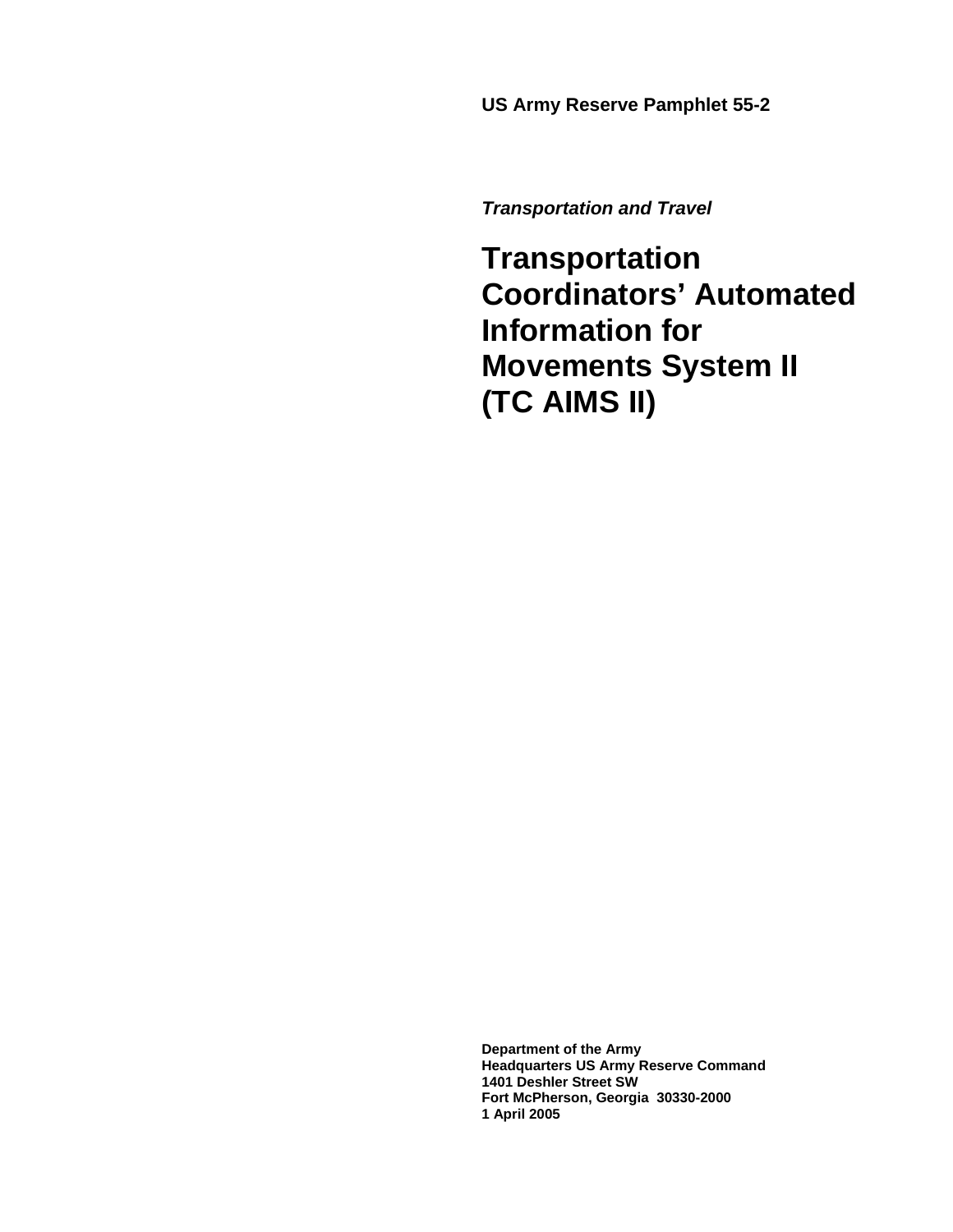# *SUMMARY OF CHANGE*

# USAR Pamphlet 55-2

Transportation Coordinators' Automated Information for Movements System II (TC AIMS II)

This pamphlet provides guidance regarding TC AIMS II fielding to include new equipment training, sustainment training, business processes, system fielding and procedures, data migration and software upgrades.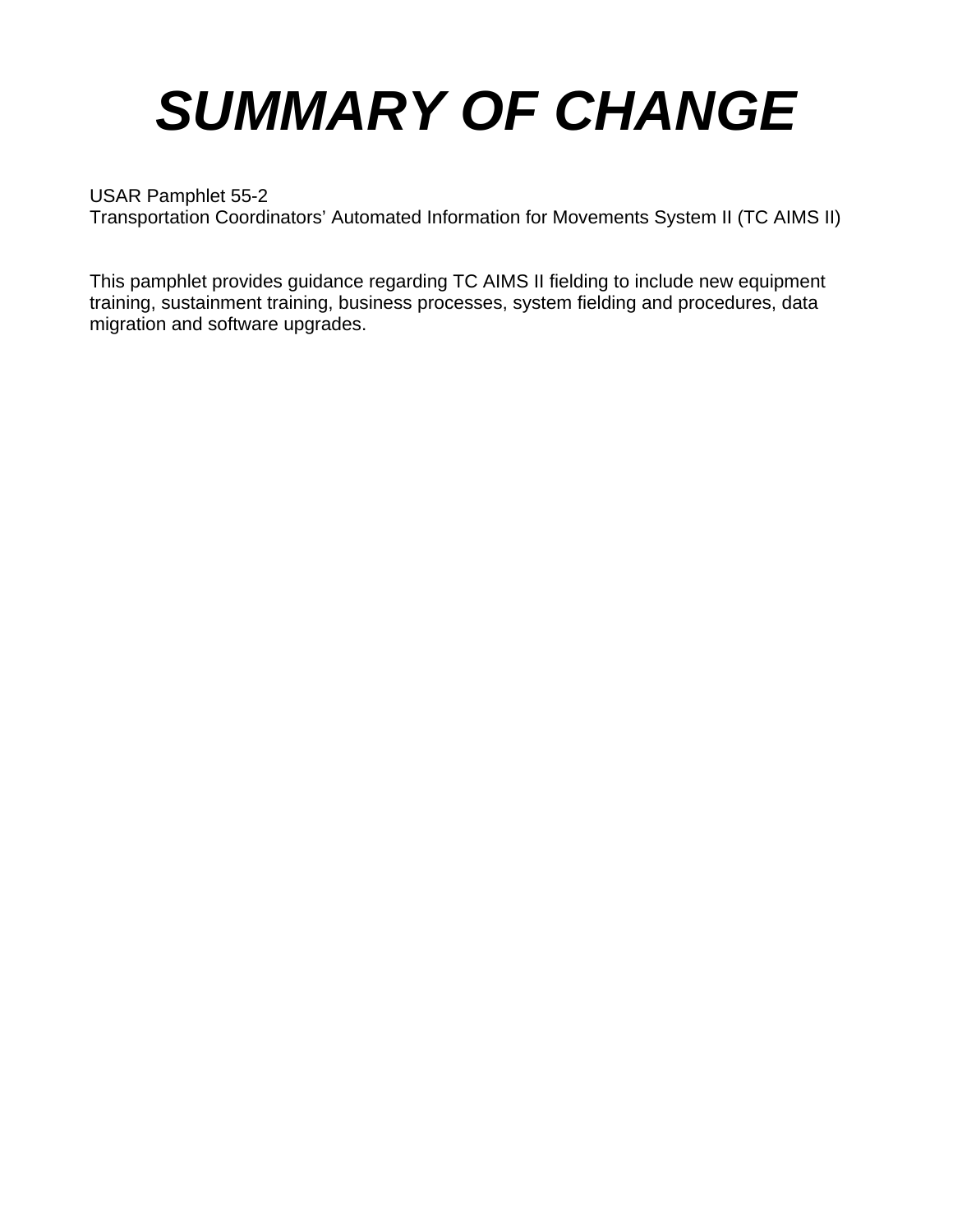#### **DEPARTMENT OF THE ARMY USAR Pamphlet 55-2 HEADQUARTERS, US ARMY RESERVE COMMAND FORT MCPHERSON, GEORGIA 30330-2000 1 April 2005**

#### **Transportation and Travel Transportation Coordinators' Automated Information for Movements System II (TC AIMS II) \_\_\_\_\_\_\_\_\_\_\_\_\_\_\_\_\_\_\_\_\_\_\_\_\_\_\_\_\_\_\_\_\_\_\_\_\_\_\_\_\_\_\_\_\_\_\_\_\_\_\_\_\_\_\_\_\_\_\_\_\_\_\_\_\_\_\_\_\_\_\_\_\_\_**

#### FOR THE COMMANDER:

JAMES A. KELLEY Major General, USA Chief of Staff

OFFICIAL:

Gyl

RICK TAYLOR **Director** Enterprise Services Activity (ESA)

**History.** This is the initial printing of USAR Pamphlet 55-2.

**Summary.** This pamphlet provides guidance regarding all aspects of TC AIMS II fielding to include new equipment training (NET), sustainment training, business processes, system fielding and procedures, data migration and software upgrades.

**Applicability.** This pamphlet applies to all Army Reserve deployable units.

**Proponent and exception authority**. The proponent of this pamphlet is the DCS, G-4. The proponent has the authority to approve exceptions to this pamphlet that are consistent with controlling law and regulation. The proponent may delegate this approval authority, in writing, to the Automation Integration Division Chief under his supervision within the proponent agency in the grade of Lieutenant Colonel or the civilian equivalent.

**Suggested improvements.** Users are invited to send comments and suggested improvements on DA Form 2028 (Recommended Changes to Publications and Blank Forms) directly to Commander, USARC (AFRC-LGC), 1401 Deshler Street SW, Fort McPherson, GA 30330-2000.

**Distribution:** This publication is available in electronic media only and is intended for command level(s) B+. Local reproduction is authorized.

**Contents** (listed by paragraph number)

| Purpose                             |    |
|-------------------------------------|----|
| References                          | 2  |
| <b>Explanation of Abbreviations</b> | 3  |
| Background                          | 4  |
| Scope                               | 5  |
| <b>Planning Conferences</b>         | 6  |
| Memorandum of Agreement             | 7  |
| Training                            | 8  |
| Fielding of TC AIMS II Equipment    | 9  |
| Data Clean-up/Migration             | 10 |
| Funding for TCAIMS II Fielding      | 11 |
| <b>TC AIMS II Servers</b>           | 12 |

\_\_\_\_\_\_\_\_\_\_\_\_\_\_\_\_\_\_\_\_\_\_\_\_\_\_\_\_\_\_\_\_\_\_\_\_\_\_\_\_\_\_\_\_\_\_\_\_\_\_\_\_\_\_\_\_\_\_\_\_\_\_\_\_\_\_\_\_\_\_\_\_\_\_\_\_\_\_\_\_\_\_\_\_\_\_\_\_\_\_\_\_\_\_\_\_\_\_\_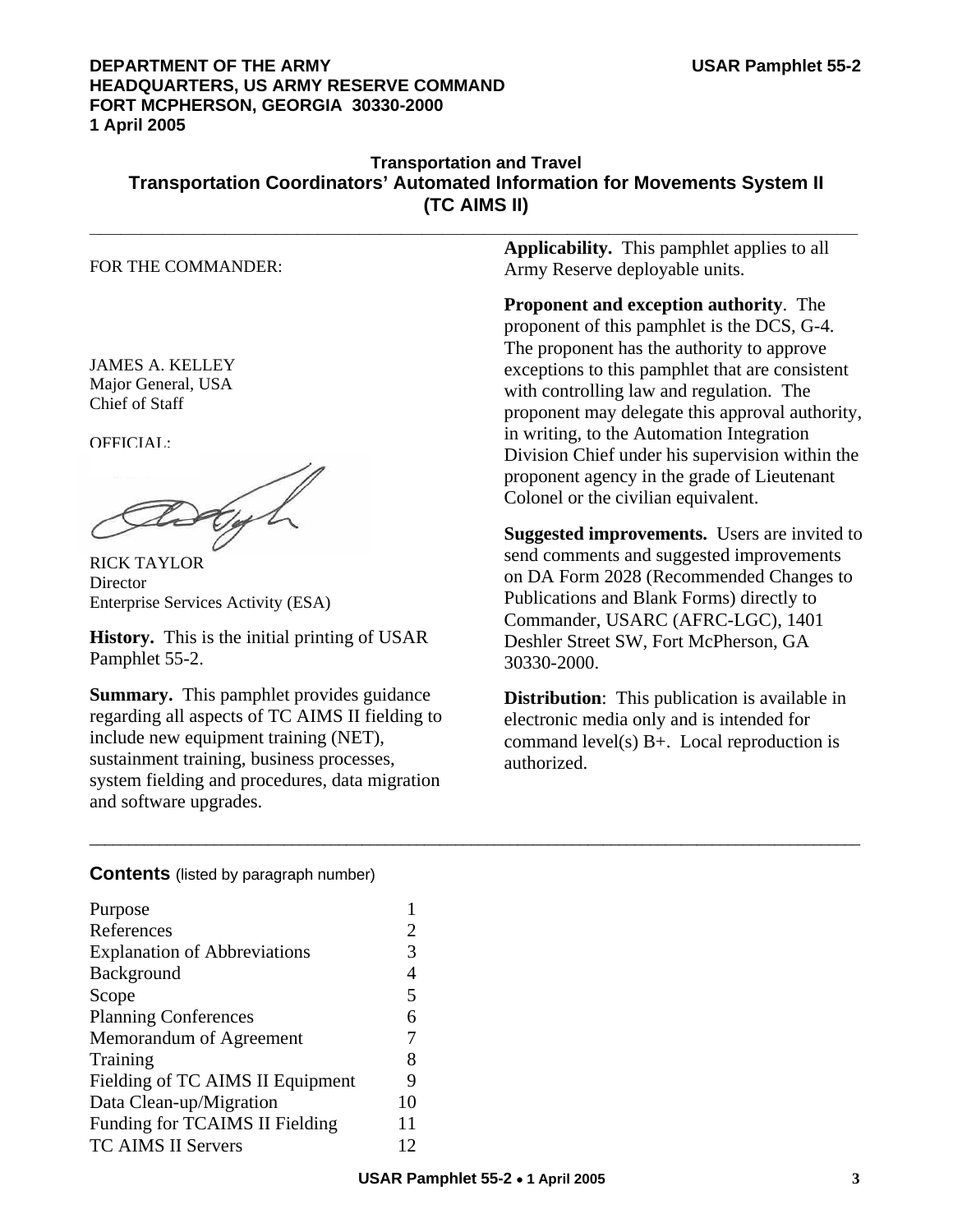| <b>Workstation Configuration</b> | 13 |
|----------------------------------|----|
| <b>Help Desk Support</b>         | 14 |
| Warranty                         | 15 |

#### **Appendixes**

A. References

B. Temporary Duty (TDY) Funding Requirements

#### **Figures**

Figure 1: SCX Form 3C, STAMIS Exchange Work Request

Figure 2: System Authorization Access Request (SAAAR) for TC-AIMS II Server

#### **Glossary**

#### **1. Purpose**

This pamphlet provides fielding guidance for the Transportation Coordinators' Automated Information for Movements System II (TC AIMS II).

\_\_\_\_\_\_\_\_\_\_\_\_\_\_\_\_\_\_\_\_\_\_\_\_\_\_\_\_\_\_\_\_\_\_\_\_\_\_\_\_\_\_\_\_\_\_\_\_\_\_\_\_\_\_\_\_\_\_\_\_\_\_\_\_\_\_\_\_\_\_\_\_\_\_\_\_\_\_\_\_\_\_

#### **2. References**

Required and related publications and prescribed forms are listed in Appendix A.

#### **3. Explanation of abbreviations**

Abbreviations used in this publication are explained in the glossary.

#### **4. Background**

The TC AIMS II is a top-down directed program aimed at addressing critical shortfalls in the transportation of materiel and personnel in support of Department of Defense (DOD) operations. Downsizing trends within DOD have created a profound reduction in the strength and number of prepositioned forces worldwide. As a result, DOD depends more than ever on rapid and effective force deployments to accomplish US defense objectives. To achieve these goals, the DOD must rely on Automated Information Systems (AIS) capable of operating within a leaner infrastructure. The DOD must modernize, standardize and reengineer the AIS that support the Defense Transportation System (DTS). The TC AIMS II emerged as a result of this process and it combines the most efficient current systems into a single AIS capable of meeting both multiple and individual service requirements.

 a. In 1987, the Secretary of Defense issued a joint Staff Memorandum (SM) 3-87 directing the introduction of programs to provide automated support for DOD transportation coordinators. Each Service developed its own system to comply with SM 3-87. However, Desert Shield/Storm highlighted two major deficiencies: the fragmentation of logistics information systems and the inability to integrate Joint planning data with Service-unique execution data.

 b. In October 1993, the Secretary of Defense issued a memorandum containing guidance for a thorough vertical and horizontal integration of Defense AIS. The memorandum ordered accelerated migration of existing parallel and/or stovepipe systems into single multi-purpose and multi-Service AIS. The Office of the Secretary of Defense (OSD) directed the Joint Transportation CIM (Corporate Information Management) Center (JTCC) to migrate systems for DTS to oversee development of requirements, and to monitor implementation of the migrated transportation systems.

 c. The JTCC evaluated all the systems developed as a result of SM 3-87. In March 1995, JTCC identified several legacy systems as "best of breed" to serve as candidate migration systems in pursuit of developing the target TC AIMS II. In March, OSD approved JTCC's recommendations to migrate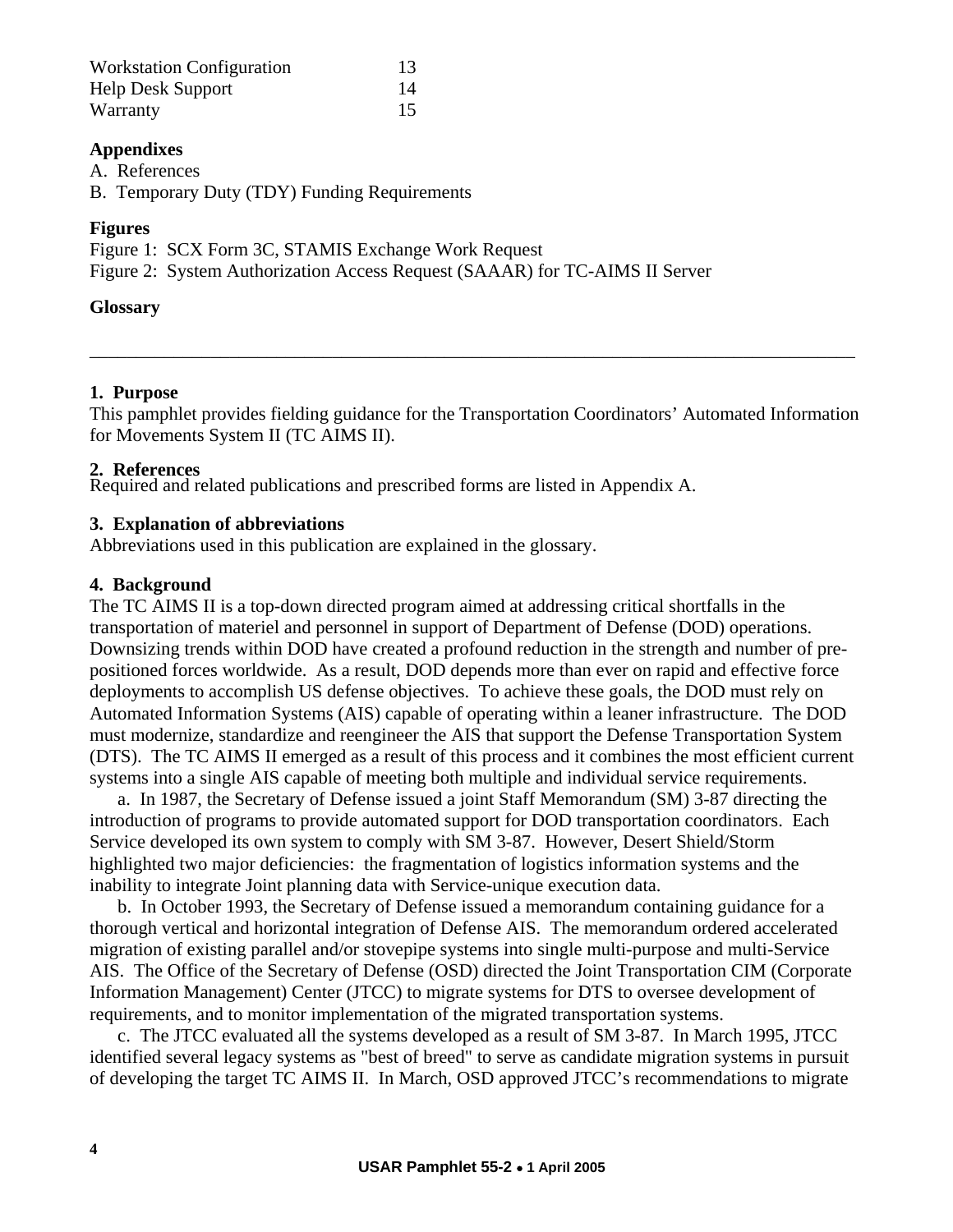selected portions of Unit Move and Installation Transportation Office/Traffic Management Office (ITO/TMO) functionality of the identified legacy systems into TC AIMS II.

 d. In November of 1996, the Deputy Under Secretary of Defense designated the Department of the Army as the lead agency for the program. Acquisition, funding, and management support is provided by the Program Executive Office Enterprise Information Systems.

 e. The TC AIMS II fielding priorities include early deployers, power projection platforms, power support platforms, Major Subordinate Command (MSC) HQs, Transportation Terminal Brigades (TTBs), Deployment Support Brigades (DSBs), and selected transportation elements. The projected completion of fielding TC AIMS II to the Army Reserve is FY 07.

#### **5. Scope**

To provide TC AIMS II fielding guidance to the MSCs. The TC AIMS II provides unit and installation transportation officers throughout DOD with a single, effective, efficient AIS that performs transportation management for movement of units, passengers and cargo for day-to-day operations within the DTS during contingency and peacetime operations. The TC AIMS II -

 a. Is a joint data system that was developed to replace Transportation Coordinators' Automated Command & Control Information System (TC ACCIS). It was designed to provide Joint Headquarters and DTS visibility of unit movements. The system will provide rapid response to changes in the commander's intent, thus quickly updating real equipment lists during the deployment process.

 b. Will enhance coordination, control and management of force deployments, including improving in-transit visibility and total asset visibility. The TC AIMS II will enable units to deploy, further deploy and redeploy while constructing Unit Deployment Lists at unit level and using Unit Movement Coordinators (UMCs) at brigade and higher levels to input the Total Package Force Deployment Data source into Joint Operations Planning and Execution System.

 c. Will provide interoperability with allied force deployments and provide reception, staging, onward movement and integration of deploying forces into the designated theater of operations.

#### **6. Planning Workshops/Briefings**

The TC AIMS II fielding is by installation following the Material Fielding Plan (see plan at [https://usarcintra/g4/Automation\\_Div/TC\\_AIMS\\_II/New\\_Data/TC\\_Aims\\_Mstr\\_Page.htm](https://usarcintra/g4/Automation_Div/TC_AIMS_II/New_Data/TC_Aims_Mstr_Page.htm) then scroll down to and click on TC-AIMS USARC Workplan on left side of page. Each installation has three key planning briefs/workshops leading up to the fielding of TC AIMS II. The USARC Headquarters provides funding to each MSC for their representatives' temporary duty (TDY) prior to planning conference dates. The following briefs/workshops are:

 a. Fielding Command/Gaining Command (FC/GC) Brief. This 4-hour briefing informs the installation staff and gaining commands of the upcoming TC AIMS II fielding. Reserve participants include a USARC representative and the gaining units' MSC representative(s). The MSC representative attending this meeting is considered the single point of contact (POC) for the project. The USARC provides the MSC representative with an updated fielding plan by unit identification code (UIC) prior to the FC/GC Brief.

 b. New Material Information Brief (NMIB)/Site Survey Workshop. This is a weeklong workshop normally conducted 90 days after the FC/GC Brief. Army Reserve participants include the same representatives who attended the FC/GC Brief plus a representative from each MSC on the fielding plan for that installation. The fielding plan is validated, training quotas established, and equipment requirements verified during this site survey. This meeting finalizes the Memorandum of Agreement (MOA) among the Program Manager (PM), installation, MACOMS, and fielded units. The RRCs provide the USARC POC and TC AIMS II PM a mobilization list and near-term training schedule. Once training requirements are finalized, the USARC Headquarters sends the NET funds to the MSC. After completion of the Site Survey, the following due-outs are tasked to the MSC:

 (1) The Standard Army Management Information Systems (STAMIS) Computer Exchange (SCX) Form 3C (STAMIS Exchange Work Request) shipping information (see sample at figure 1).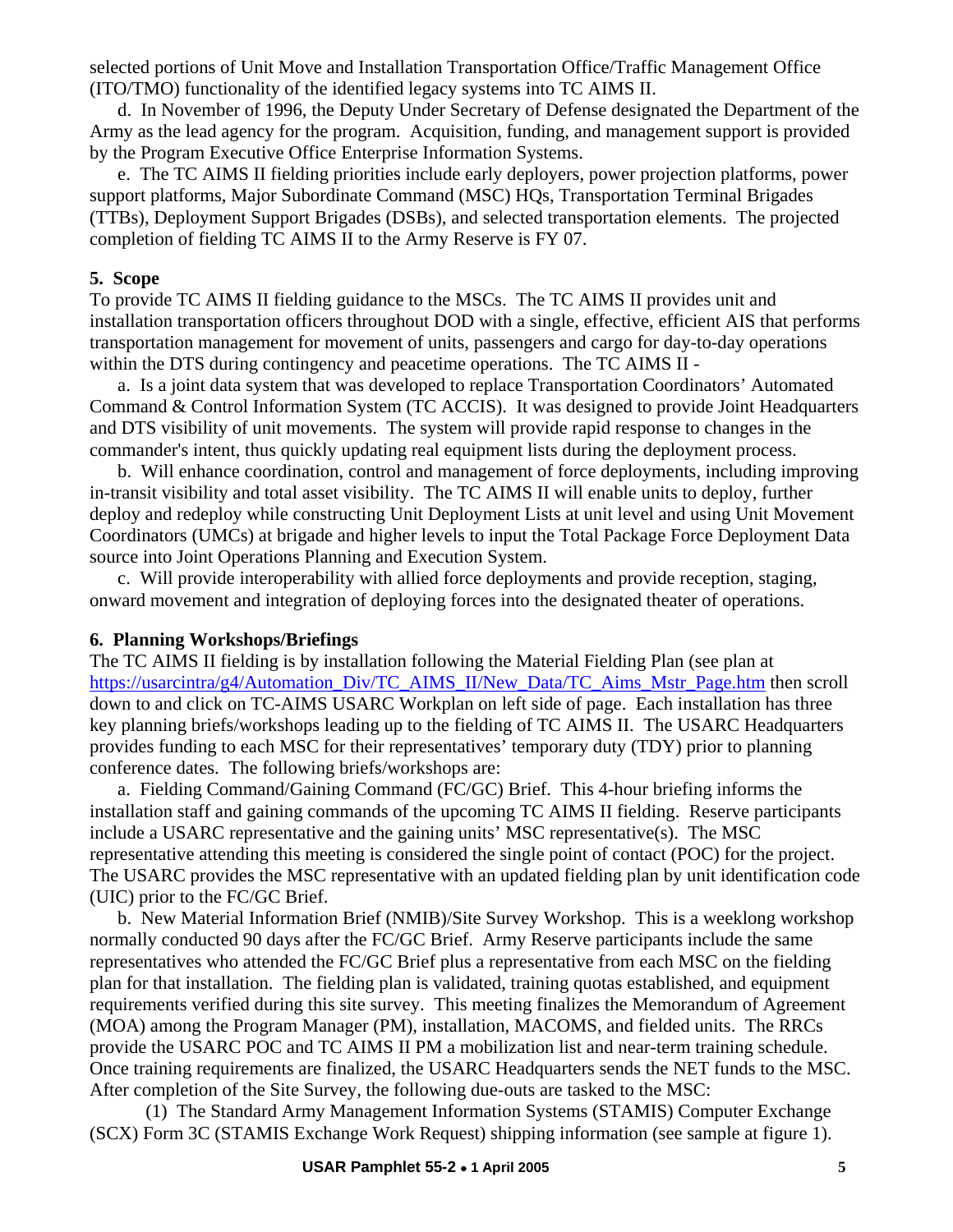(2) Provide names of soldiers from each fielded unit(s) scheduled to attend the NET to include the System Administrator/Data Base Administrator (SA/DBA) and the TC AIMS II Joint Users Course (JUC) based on dates given by the PM, TC AIMS II during NMIB/Site Survey.

(3) Enter students' names and information into ATRRS for the JUC and the SA/DBA courses.

 (4) All fielded units are required to update their TC ACCIS data prior to attending the migration workshop. Updating the TC ACCIS data on a continuous basis will eliminate many errors during the migration workshop that is conducted after units complete NET.

(5) Provide the USARC Headquarters and PM with a data migration schedule.

 (6) Complete SAAR Form requesting logins and passwords from the SA/DBA (see sample at figure 2) or see form and instructions for filling out at

[https://usarcintra/g4/Automation\\_Div/TC\\_AIMS\\_II/New\\_Data/SAAR.doc](https://usarcintra/g4/Automation_Div/TC_AIMS_II/New_Data/SAAR.doc)).

 c. Business Process workshop. This workshop is normally a 3-day event hosted by FORSCOM at the fielding installation after the FC/GC Brief. Transportation functionals from USARC and the MSCs should attend this event. During the workshop, the ITOs, divisions, brigades, Army Reserve units and NGB units, discuss in depth how TC AIMS II will be used at that installation once it is completely fielded and operational.

#### **7. Memorandum of Agreement (MOA)**

A draft MOA is established among the PM Transportation Information System (TIS), USARC representative and the fielded unit(s) prior to departure at the FC/GC. Fielded units are required to review the draft MOA for accuracy with the USARC representative at the NMIB/Site Survey. A finalized version of the MOA is instituted, reviewed and signed by the USARC G-4, FORSCOM G3, Army Test and Evaluation Center, PM, TC AIMS II, National Guard Bureau (NGB) and Director, C4 Test Directorate, US Army Operational Test Command. The finalized version of the MOA is administered after the NMIB/Site Survey but prior to delivery of equipment.

#### **8. Training**

The MSC POCs ensures that Unit Movement Officers (UMOs), alternate UMOs and UMCs are registered in ATRRS in a timely manner and meet prerequisites for training.

a. Acceptable levels for class fill include:

 (1) Classes less than 30 days from start must be 70% filled by ATRRS registration otherwise class consolidation or cancellation will be considered. Lost seats will not be available for NET at a later date.

 (2) Classes 30 to 60 days from start must be at least 50% filled by ATRRS registration. The PM notifies coordinators of potential consolidations or cancellations (rescheduling NET for a later date may be an option).

 (3) Classes more than 60 days from start must be at least 30% ATRRS filled. The PM notifies coordinators to monitor training registration.

 b. The TC AIMS II JUC. This is an 80-hour training course for the UMO/UMC and their alternates. The ATRRS registration for the JUC is located through the following processes:

(1) School Code =  $026$ 

- (2) Course Number =  $TC$  AIMS II JUC
- $(3)$  Course = TC-AIMSII JUC
- (4) The USARC Training Coordinator can be reached at (404) 464-8092.
- (5) Course Prerequisites are found at [https://www.tis.army.mil/training.htm.](https://www.tis.army.mil/training.htm)
- (6) The JUC is required prior to attending the UMO/UMC training.

 c. System Administrator/Data Base Administrator (SA/DBA). Most Area Support Groups, Corps Support Groups, transportation commands, MSCs, and select brigades will be fielded servers in either a tower or laptop configuration. Each command to be fielded a server is responsible for sending one SA/DBA to the NET. The TC AIMS II SA/DBA training is a 40-hour course held in a traditional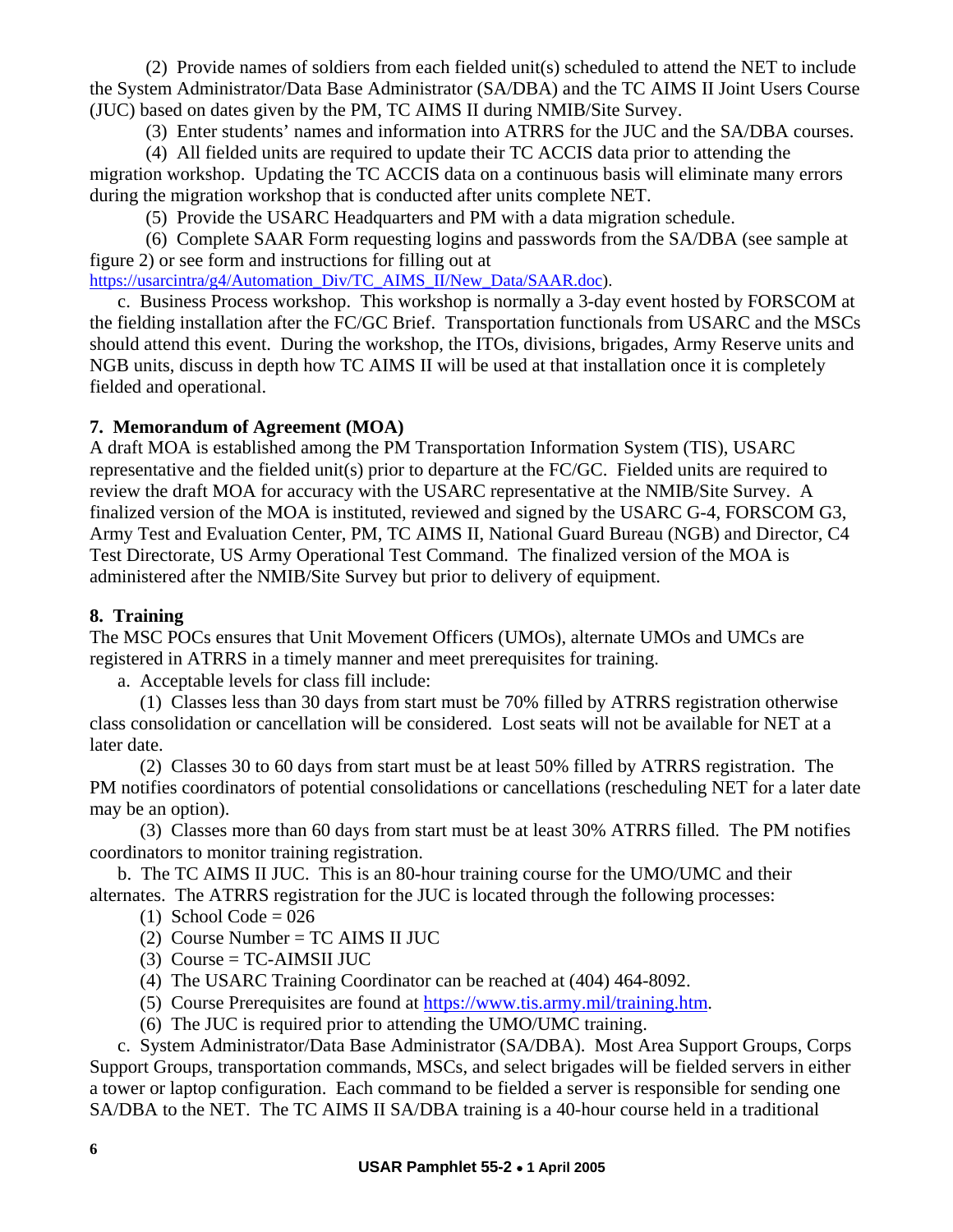classroom. Students must register through ATRRS under school code 026, SA/DBA Course. Prerequisites for the SA/DBA course are shown on line at [https://www.tis.army.mil/training.htm.](https://www.tis.army.mil/training.htm)

d. Sustainment Training. The 88N Military Occupational Skill Qualification TC AIMS II sustainment training is currently available through Sacramento Regional Training Site-Maintenance (RTS-M) and will soon be available through the Army Reserve Regional Training Center (ARRTC), Fort McCoy (start time TBD). Class information for Sacramento RTS-M are:

- $(1)$  School Code = 924
- (2) Course Number =  $8C$ -F33/553-F15.
- (3) Course = TC AIMS II FUNCTIONAL USER.

 e. Multimedia Training.This is an on-line training tool provided by the PM for personnel requiring refresher training or supervisors who cannot attend the NET or sustainment training. This self-paced training may be accessed from the TC AIMS II website at <https://www.tis.army.mil/training.htm> or the multimedia training can be requested in CD format through the USARC's system administrator at 404-761-2751. The multimedia training is also loaded on each TC AIMS II workstation.

 f. Scenario Base Training (SBT). This is a collective training opportunity for the installation to test the applicability of the TC AIMS II automated system, required to effectively manage unit movements and cargo operations. The SBT provides users with a step-by-step flow through the TC AIMS II application to include creating a scenario and executing the installation's business process with a descriptive checklist, to exercise the pre-deployment, deployment and redeployment of a brigade size element. The USARC G-4, tasks the MSCs to provide 2-3 units and their UMOs to represent the Army Reserve. During the SBT, Army Reserve representatives are able to provide the subject matter expert recommended modifications to the support installation ITO Business Process. Units participating provide names of attendees, UICs, and Organizational Equipment Lists to the USARC TC AIMS II POC 30 days prior to the SBT exercise.

#### **9. Fielding of TC AIMS II Equipment**

a. The following is the process for shipping TC AIMS II equipment:

- (1) The PM notifies the vendor of systems to ship after NMIB/Site Survey verification.
- (2) Vendor ships computers to the USARC SCX in Colonial Heights, VA.

 (3) The USARC G-4 representative inventories and processes DD Forms 250 (Material Inspection and Receiving Report) for the vendors.

(4) The SCX records all TC AIMS II equipment in the DOD database.

 (5) The PM sends a configuration team to SCX to upload software and validate connectivity with USARC servers (when TC AIMS II moves to Block 2, the team will be verifying connectivity to the Citrix server).

 (6) The RRC POC provides the USARC with shipping addresses and other pertinent SCX Form 3C information (see sample form at figure 1).

(7) The USARC develops SCX Form 3C for shipment from SCX to select locations.

 (8) The SCX ships to the MSC POC in time for the unit to have workstations prior to the Data Migration Workshop. *NOTE: The RRC* Combat Service Support Automation Management Offices (*CSSAMOs) must further configure systems to meet requirements for use on local domain (renaming computer, security patches, etc. )*

 b. Accountability. The USARC G-4 prepares a hand-receipt for the receiving unit to fax (404) 464-8082) or digitally send to the USARC POC. Receiving unit posts hardware to the property book and hand-receipt to the using unit accordingly. *NOTE: Laptop servers (C27435) are synonymous with issued workstations (C27367)*. The property book officers (PBOs) must account for these systems using the proper Charlie Line Number (CLIN). The SCX designates which system is the server.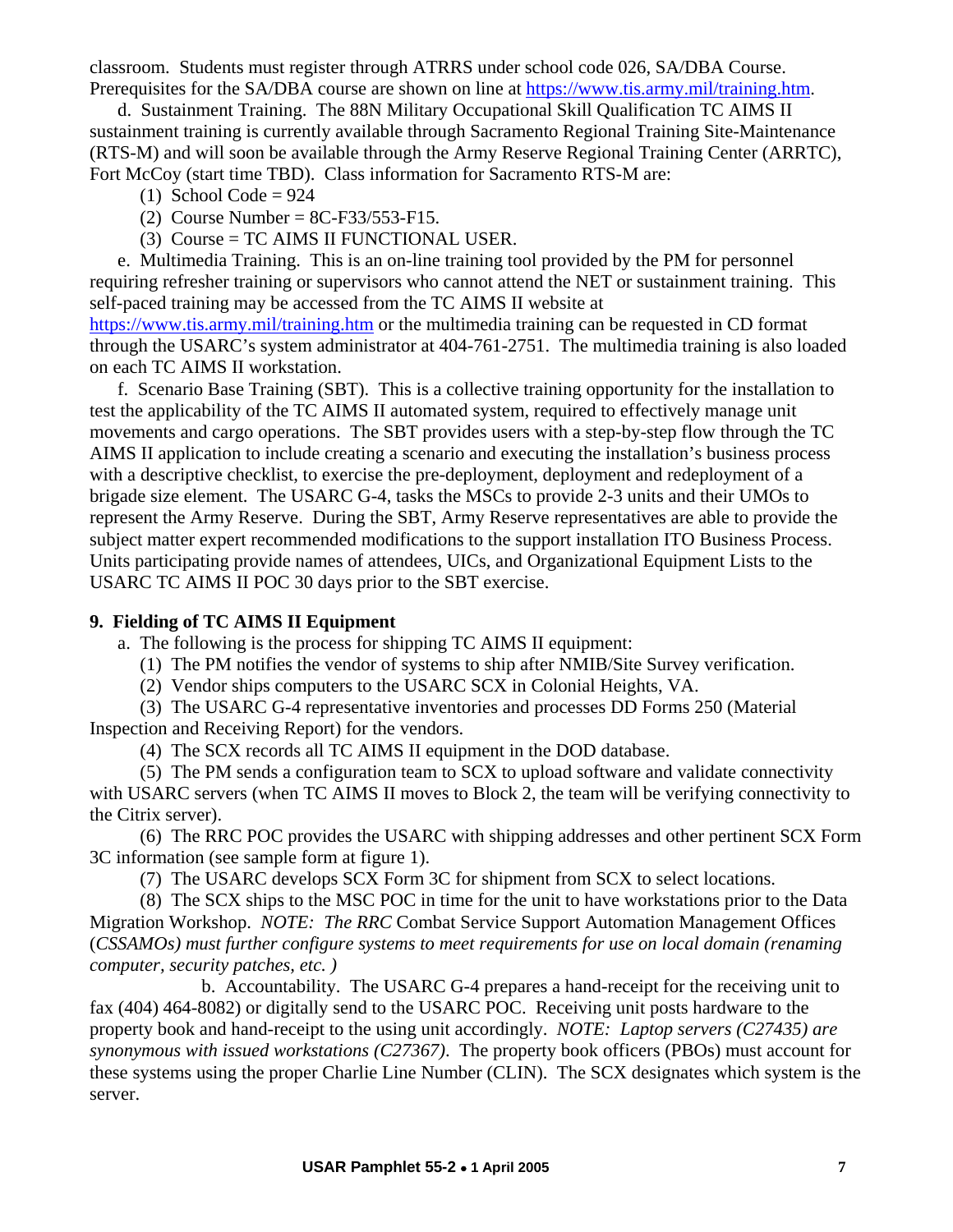#### **10. Data Clean-up/Migration**

Units are required to update their TC ACCIS data prior to conversion to TC AIMS II. The USARC Headquarters coordinates with the PM to establish data migration dates and locations for data clean up teams to assist fielded units. Each unit is responsible for signing up for a 4-hour block of time for data completion/clean up. To ensure proper data clean up, each unit should bring a Property Book representative, a HAZMAT certified individual and a TC AIMS II Operator (usually the UMO). As unit equipment is added, deleted or reconfigured, changes must be entered into TC AIMS II.

 a. Server Access. Thirty days prior to the Data Migration Workshop, units submit an SAAR Form (see form at [https://usarcintra/g4/Automation\\_Div/TC\\_AIMS\\_II/New\\_Data/SAAR.doc\)](https://usarcintra/g4/Automation_Div/TC_AIMS_II/New_Data/SAAR.doc) to the USARC SA/DBA. Units have to request the SAAR from the USARC SA/DBA. The request is used to obtain user password(s) for access to each fielded unit's unclassified information.

 b. The SAAR is used for connectivity rights to the TC AIMS II server. Once the SAAR is completed and sent to the SA/DBA, operators/users are assigned a personal identification code in the user profile to log onto the application.

#### **11. Funding for TC AIMS II Fielding**

Funding for TC AIMS II fielding is provided by the PM or USARC. The RRCs provides classrooms to support their training requirements as determined at the Site Survey. The USARC provide funding (budget permitting) to units as described in this paragraph. The RRCs provide information at Appendix B of this pamphlet to support the funding requirement.

 a. The FC/GC Briefing: The USARC provides Reserve Pay and Allowances (RPA)/Operational Maintenance Army Reserve (OMAR) funds for up to two representatives per MSC. The RRCs fund additional personnel they determine necessary to attend this briefing.

 b. Site Survey Workshop: The USARC provides RPA/OMAR funds for one representative per MSC of units being fielded with the RRC POC.

c. New Equipment Training (NET): The USARC provides RPA/OMAR funds to support TDY for two UMOs per authorized workstation.

 d. System Administrator/Data Base Administrator (SA/DBA) Training. The USARC provides RPA/OMAR funds for one SA/DBA per authorized server.

 e. The TC ACCIS Data Clean-up. Units are required to maintain updated TC ACCIS data in accordance with FORSCOM Reg 55-2. The USARC does not provide additional funding for this action.

 f. The TC AIMS II Migration/Clean-up. The USARC provides RPA/OMAR funds for one representative per fielded unit in support of this requirement. Each "AA" unit will be given a 4-hour appointment with the PM migration team. The TDY will cover 2 travel days and one day for the workshop. The USARC also provides RPA funds for one HAZMAT certified person to support all units migrating within the RRC during the entire migration period.

#### **12. The TC AIMS II Servers**

All USAR TC AIMS II operational servers currently reside at the USARC Headquarters and at an alternate site (for security purposes). Under Block II, TC AIMS II will be web enabled with centralized servers located in Springfield, VA (to view Block II guidance, go to https://usarcintra/g4/Automation\_Div/TC\_AIMS\_II/New\_Data/TC\_Aims\_Mstr\_Page.htm, scroll down to Future Upgrades on right and click on Block II). The USARC maintains Block I (Mobilization and Movement Planning) servers until TC AIMS II is web enabled. Servers scheduled for ASG, CSG, DSB, TTBs and movement control units, are considered deployable. Servers fielded to these units are in a workstation configuration. It is imperative for the receiving units to identify an SA/DBA for these deployable workstation servers.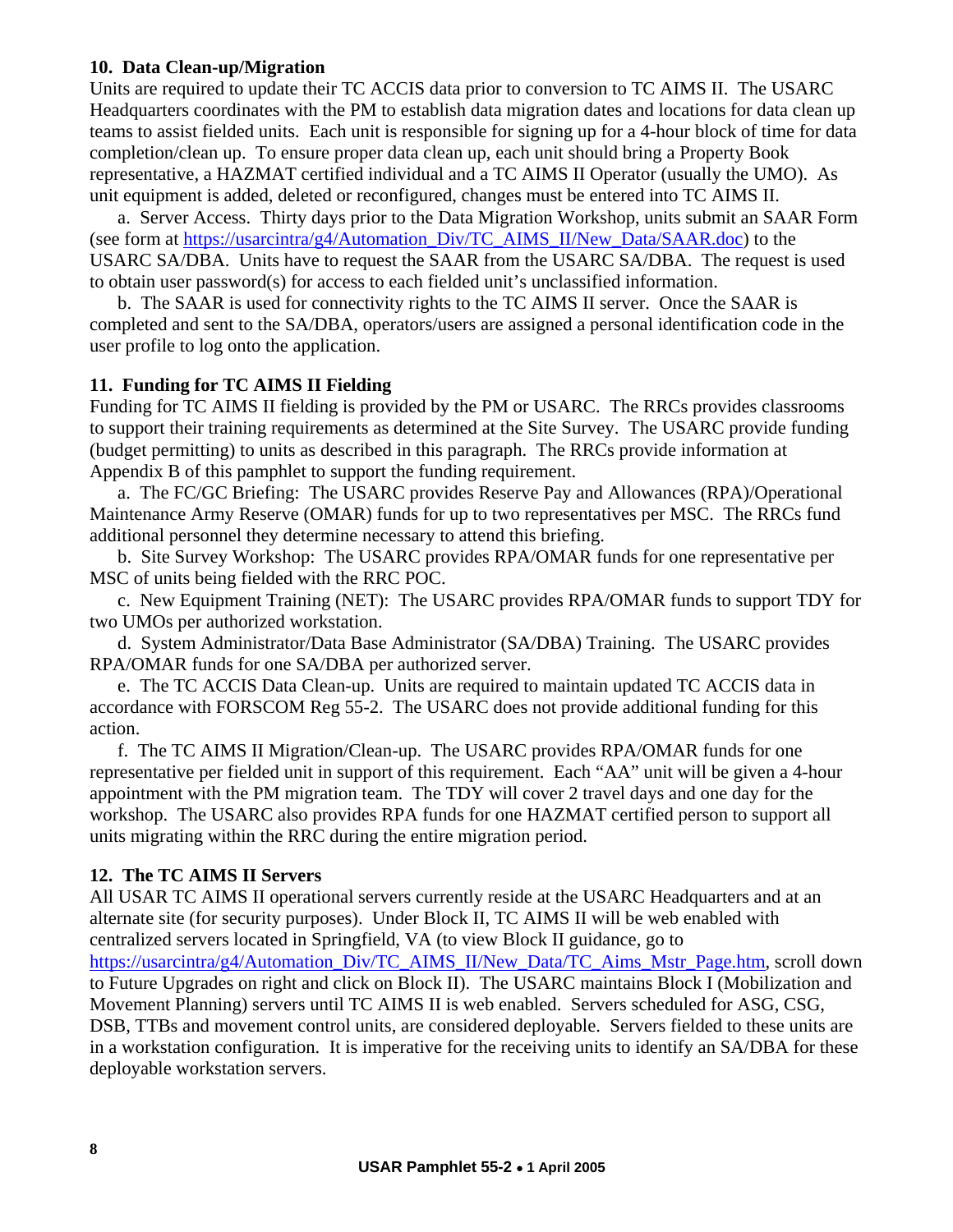#### **13. Workstation Configurations**

The CSSAMOs from the MSCs configure issued systems to meet the standards of their particular domain. The following checklist should meet part of this process. Changes to the naming configuration take place when units are migrated to the Active Directory.

- a. Basic Input/Output System change time/date.
- b. Rename the systems to standard using Renamer utility.
- c. Configure security policy (do not display last user).
- d. Configure Domain Name System/Windows Internet Naming Service.
- e. Add G-6 Tech Support Group to the system, i.e., ISSO, Sysadmin, {S/N Local Pwr User}.

 f. Add the system to the Enterprise/Logistics/Workstation Operating Unit. Wait 15 minutes for this change to replicate.

- g. Add system to the Network.
- h. Ensure the local administrative password change is done.
- i. Windows Information Assurance Vulnerability Alert patch update.
- j. Configure administrative shares (enabled) by editing the registry.

#### **14. Help Desk Support**

- a. Telephone support:
	- 703-752-0806

Toll Free: 866-TCAIMS2 (866-822-4672)

Server Support: 404-761-2751

b. Email contact: TCAIMSIIhelpdesk@eis.army.mil

#### **15. Warranty**

Units will request an exchange with the SCX through their local CSSAMOs. The SCX works directly with the manufacture for all warranty work.

#### **APPENDIX A REFERENCES**

*Section I*  **Required Publications** 

**FORSCOM Regulation 55-2,** Unit Movement Data Reporting

*Section II*  **Related Publications** 

**Army Regulation 350-41,** Training in Units

**FORSCOM Regulation 55-1,** Unit Movement Planning

**USARC Pamphlet 700-1,** Standard Army Management Information Systems (STAMIS) Automation and Combat Service Support Automation Management Office (CSSAMO) Management.

*Section III*  **Required Forms** 

**SCX Form 3C**, STAMIS Exchange Work Request.

**SAAR Form**, System Authorization Access Request (SAAR) for TC-AIMS II Server.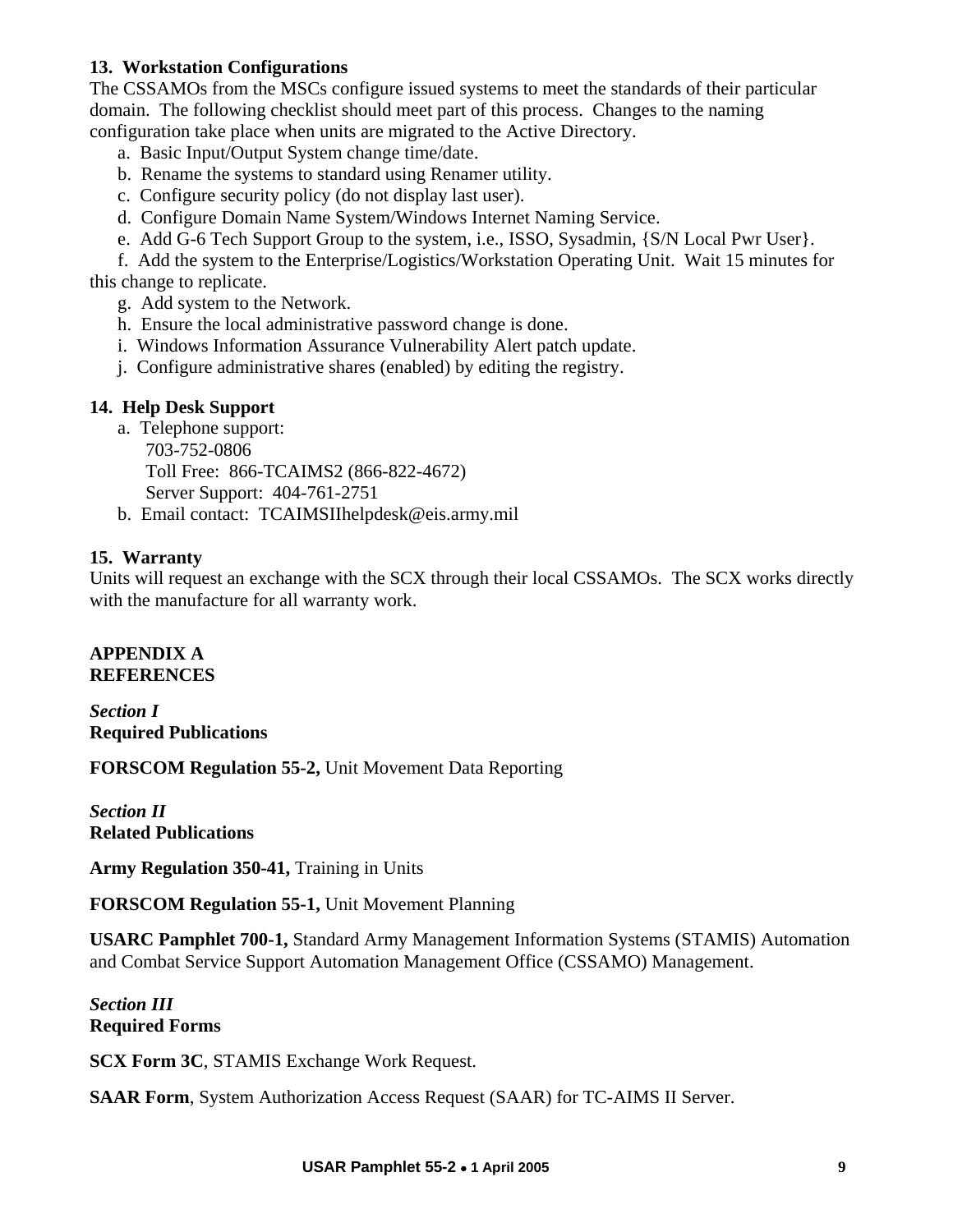#### **APPENDIX B TEMPORARY DUTY (TDY) FUNDING REQUIREMENTS**

Temporary Duty Funding estimates are needed annually to expedite the budget analysis per MSC to ensure adequate costs for TC-AIMS II annual functions, i.e., FC/GC site surveys, meetings, training workshops, etc. Funding is programmed through DAG 4 for TC-2 Programs.

a. To validate proper connectivity of TC AIMS II software to USARC servers, all units scheduled to receive TC AIMS II have to submit NLT 30 days prior to shipment the following to the USARC G-4, TC AIMS II POC(s):

- (1) Unit(s) TC AIMS II POC(s).
- (2) Unit(s) complete shipping address.
- (3) Unit(s) phone number(s).
- (4) Receipt POC (this person(s) is responsible for receiving all shipped equipment from the

SCX. *Note: Suggest receipt POC be either TC AIMS II representative, PBO, UMO, or supply sergeant.)* 

 b. The following funding estimates are needed to expedite budget analysis for each RRC headquarters per fiscal year:

- (1) Costs for the number of persons attending FC/GC.
- (2) Costs for persons attending NMIB/Site Survey.
- (3) Costs for persons attending the Business Process Meeting.
- (4) Costs for persons attending NET/SA/DBA.
- (5) Costs for persons attending sustainment training (G-7 issue).
- (6) Costs for persons attending Data Migration Workshop.
- (7) Number of persons attending Data Clean Up.
- c. Funding estimates must include number of days, lodging, travel costs, rental car, per diem costs.
- d. Identify and separate funding estimates into two categories: RPA and OMAR.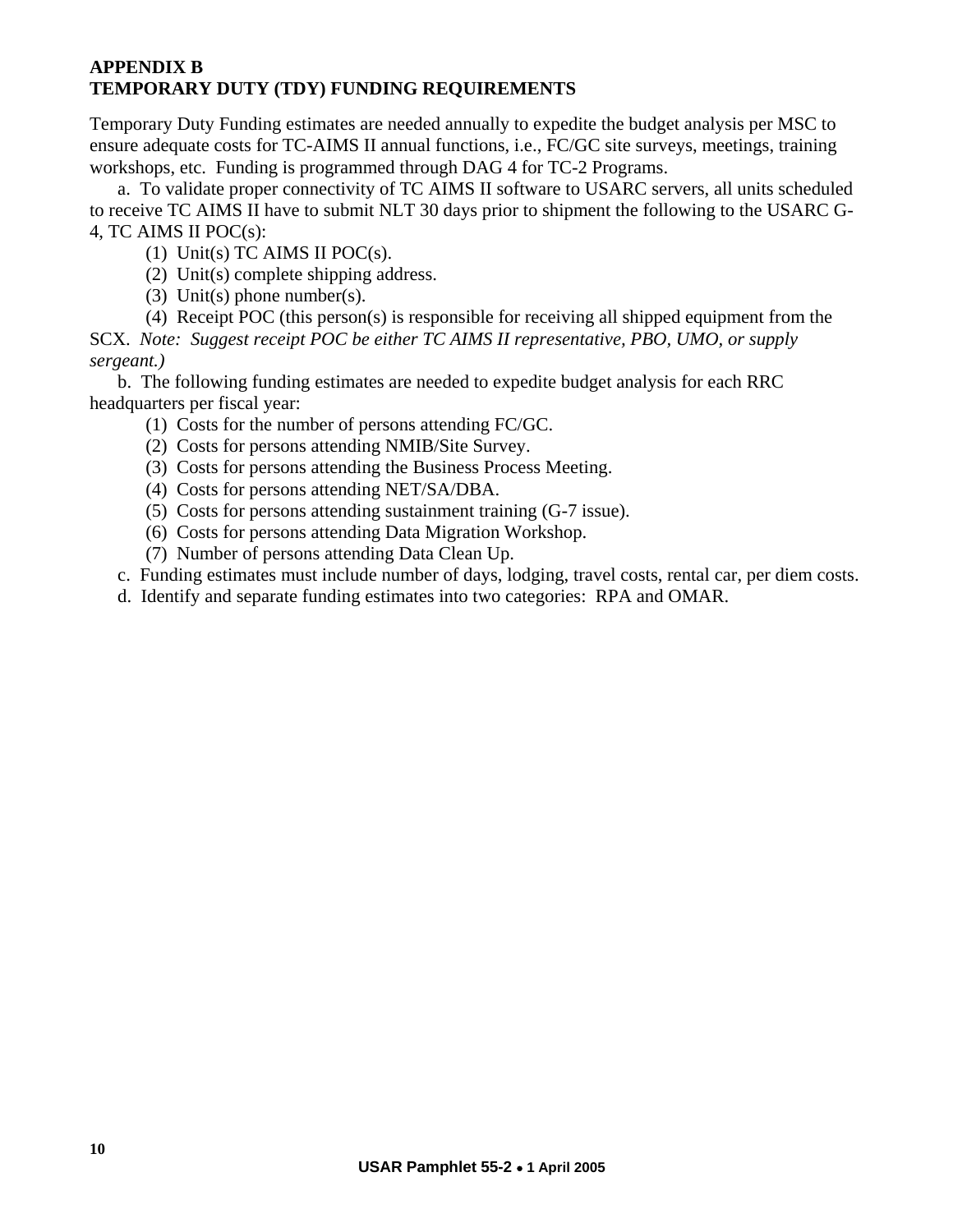| Date of<br><b>STAMIS EXCHANGE WORK REQUEST</b>                                                                        |                                                                          |                |                       |                |  |
|-----------------------------------------------------------------------------------------------------------------------|--------------------------------------------------------------------------|----------------|-----------------------|----------------|--|
|                                                                                                                       | <b>EXCHANGE DATA</b>                                                     | <b>Request</b> |                       |                |  |
| Unit/Organization:                                                                                                    |                                                                          |                | RSC/MACOM:            |                |  |
| Unit Point of<br>Contact:                                                                                             | <b>STAMIS:</b>                                                           |                |                       | Version:       |  |
| POC E-mail:                                                                                                           |                                                                          | UIC:           |                       |                |  |
| <b>Phone Number:</b>                                                                                                  | Ext:                                                                     | DODAAC:        |                       |                |  |
| Unit $\rightarrow$<br>Address:                                                                                        | Ship To $\rightarrow$<br>Address: (if<br>different than<br>unit address) |                |                       |                |  |
| <b>CSSAMO Name:</b>                                                                                                   | <b>Phone Number:</b>                                                     |                |                       |                |  |
| <b>CSSAMO E-mail:</b>                                                                                                 |                                                                          |                |                       |                |  |
| <b>Major Failed STAMIS Component:</b><br>(CPU, Monitor, -<br>Printer, Server, etc.)<br><b>Description of Failure:</b> | Make/Model:<br>Ini al Iss                                                |                | <b>Serial Number:</b> |                |  |
| (give details when possible)<br>If CPU, user's keyboard type:<br>If PRINTER, user's printer type:                     |                                                                          |                |                       |                |  |
|                                                                                                                       | (TAB to unused item, and press spacebar to remove)                       |                |                       |                |  |
|                                                                                                                       | <b>IP/FTP INFORMATION</b>                                                |                |                       | <b>SCX USE</b> |  |
| <b>Computer Name:</b>                                                                                                 |                                                                          |                |                       |                |  |
| ________________________________Gateway Addr: __________________________________<br><b>Subnet Mask:</b>               |                                                                          |                |                       |                |  |
| <b>WINS Addr:</b><br>DNS Addr:                                                                                        |                                                                          |                |                       |                |  |
| <b>Server Name:</b><br><b>REMARKS</b>                                                                                 | Server IP: <b>Server IP:</b>                                             |                |                       |                |  |

SCX FORM 3C - 09 August 2002

# **Figure 1. SCX Form 3C, STAMIS Exchange Work Request.**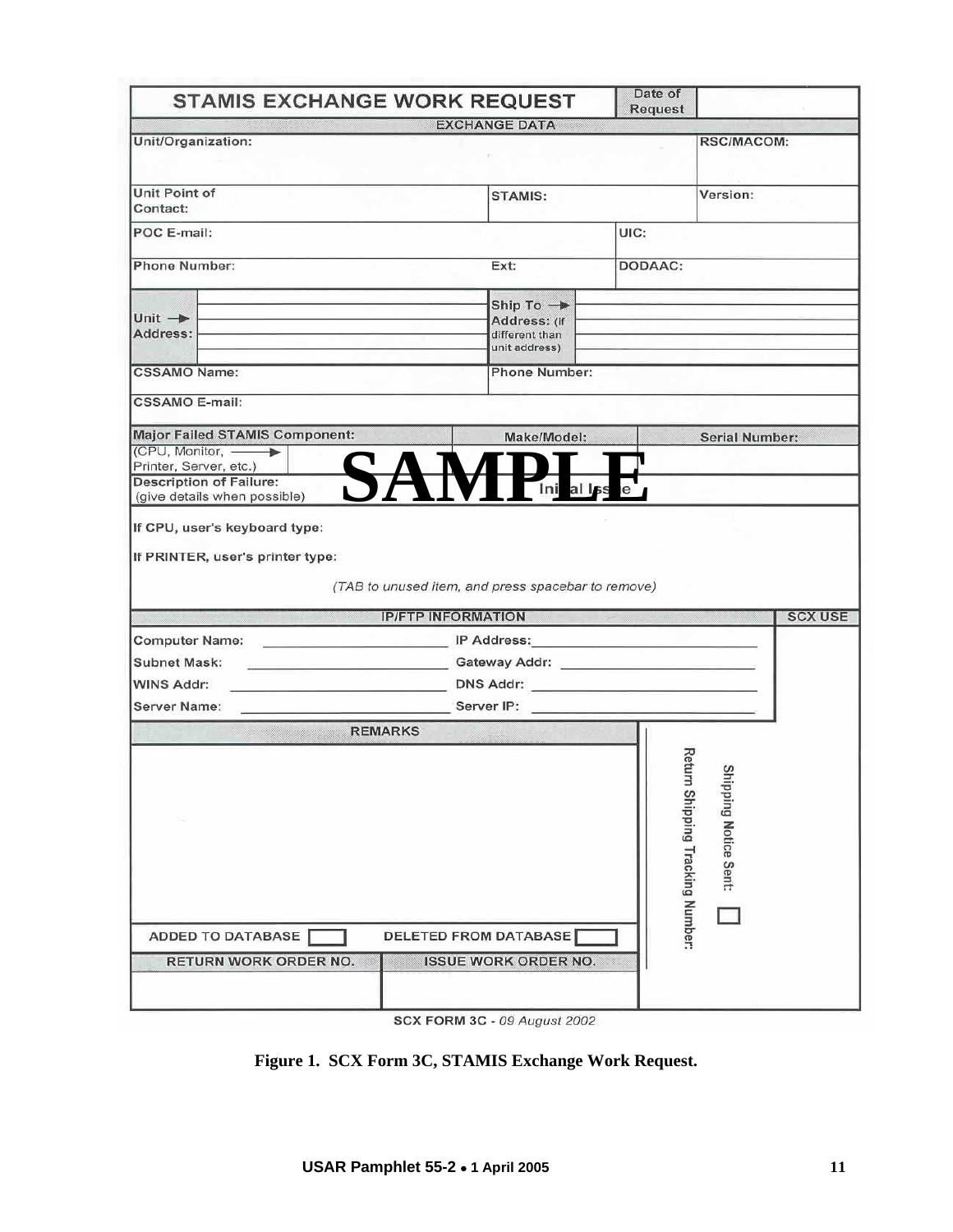#### **SYSTEM AUTHORIZATION ACCESS REQUEST (SAAR) For TC-AIMS II Server**

# **PRIVACY ACT STATEMENT**

|                                                                                                                                                                                                                                                                                                                                                                                                                                                                                                                                                                                                                                                                                                                                                                                                                                                                                           |                                    | PRIVACY ACT STATEMENT                                     |                                   |             |                                                                                  |
|-------------------------------------------------------------------------------------------------------------------------------------------------------------------------------------------------------------------------------------------------------------------------------------------------------------------------------------------------------------------------------------------------------------------------------------------------------------------------------------------------------------------------------------------------------------------------------------------------------------------------------------------------------------------------------------------------------------------------------------------------------------------------------------------------------------------------------------------------------------------------------------------|------------------------------------|-----------------------------------------------------------|-----------------------------------|-------------|----------------------------------------------------------------------------------|
| Public Law 99-474, the Counterfeit Access Device and Computer Fraud and Abuse Act of 1984, authorizes collection of this information. The information will<br>be used to verify that you are an authorized user of a Government automated information system (AIS) and/or to verify your level of Government security<br>clearance. Although disclosure of the information is voluntary, failure to provide the information may impede or prevent the processing of your "System"<br>Authorization Access Request (SAAR)". Disclosure of records or the information contained therein may be specifically disclosed outside the DOD according to<br>the "Blanket Routine Uses" set forth at the beginning of the DISA compilation of systems of records, published annually in the Federal Register, and the<br>disclosures generally permitted under 5 U.S.C. 552a(b) of the Privacy Act |                                    |                                                           |                                   |             |                                                                                  |
| <b>TYPE OF REQUEST</b>                                                                                                                                                                                                                                                                                                                                                                                                                                                                                                                                                                                                                                                                                                                                                                                                                                                                    |                                    |                                                           |                                   | <b>DATE</b> |                                                                                  |
| <b>INITIAL</b>                                                                                                                                                                                                                                                                                                                                                                                                                                                                                                                                                                                                                                                                                                                                                                                                                                                                            | <b>MODIFICATION</b>                |                                                           | <b>DELETION</b>                   |             |                                                                                  |
| 1. NAME (LAST, First, MI)                                                                                                                                                                                                                                                                                                                                                                                                                                                                                                                                                                                                                                                                                                                                                                                                                                                                 |                                    | <u>PART I</u><br>I by Us                                  |                                   |             | 2. SOCIAL SECURITY NUMBER                                                        |
|                                                                                                                                                                                                                                                                                                                                                                                                                                                                                                                                                                                                                                                                                                                                                                                                                                                                                           |                                    |                                                           |                                   |             |                                                                                  |
| 3. ORGANIZATION                                                                                                                                                                                                                                                                                                                                                                                                                                                                                                                                                                                                                                                                                                                                                                                                                                                                           | 4. OFFICE SYMBOL/DEPARTMENT        |                                                           | 5. EMAIL ADDRESS                  |             |                                                                                  |
| 6. JOB TITLE/FUNCTION<br><b>ADP-I</b><br><b>ADP-II ADP-III</b><br><b>STATEMENT OF ACCOUNTABILITY</b>                                                                                                                                                                                                                                                                                                                                                                                                                                                                                                                                                                                                                                                                                                                                                                                      | (Circle Designation)               | 7. GRADE/RANK                                             |                                   |             | 8. PHONE (DSN)                                                                   |
| I understand that I am responsible for password protection, will comply with the instructions provided me, and will not divulge them to any<br>unauthorized person. I further understand that I will report to an appropriate security officer any problem I may encounter in the use of passwords<br>or any misuse of passwords by other persons. I also understand that my issuance and acceptance of password(s) for access to unclassified<br>Government systems provides me access to computer systems which are for OFFICAL USE ONLY.<br><b>USER SIGNATURE</b>                                                                                                                                                                                                                                                                                                                      |                                    |                                                           |                                   | <b>DATE</b> |                                                                                  |
|                                                                                                                                                                                                                                                                                                                                                                                                                                                                                                                                                                                                                                                                                                                                                                                                                                                                                           |                                    |                                                           |                                   |             |                                                                                  |
|                                                                                                                                                                                                                                                                                                                                                                                                                                                                                                                                                                                                                                                                                                                                                                                                                                                                                           |                                    | <b>PART II</b><br>(Security Division)                     |                                   |             |                                                                                  |
| 9. CLEARANCE LEVEL                                                                                                                                                                                                                                                                                                                                                                                                                                                                                                                                                                                                                                                                                                                                                                                                                                                                        | 10. TYPE OF INVESTIGATION          |                                                           | 11. DATE OF INVESTIGATION         |             |                                                                                  |
| 12. VERIFIED BY (Signature)                                                                                                                                                                                                                                                                                                                                                                                                                                                                                                                                                                                                                                                                                                                                                                                                                                                               | 13. PHONE NUMBER                   |                                                           |                                   | 14. DATE    |                                                                                  |
|                                                                                                                                                                                                                                                                                                                                                                                                                                                                                                                                                                                                                                                                                                                                                                                                                                                                                           |                                    | <b>PART III</b><br>(To be completed by User's Supervisor) |                                   |             |                                                                                  |
| 15. ACCESS REQUIRED Sensitive But Unclassified (SBU) Network                                                                                                                                                                                                                                                                                                                                                                                                                                                                                                                                                                                                                                                                                                                                                                                                                              |                                    |                                                           |                                   |             |                                                                                  |
| 16. ACCESS TO CLASSIFIED<br>$\overline{X}$ NO<br><b>YES</b>                                                                                                                                                                                                                                                                                                                                                                                                                                                                                                                                                                                                                                                                                                                                                                                                                               | 17. TYPE OF USER<br>X   FUNCTIONAL |                                                           | <b>SYSTEM</b>                     |             | SECURITY ADMINISTRATOR<br><b>APPLICATION DEVELOPER</b><br>X OTHER (Specify) USER |
| 18. JUSTIFICATION FOR ACCESS TO TC-AIMS II Server                                                                                                                                                                                                                                                                                                                                                                                                                                                                                                                                                                                                                                                                                                                                                                                                                                         |                                    |                                                           |                                   |             |                                                                                  |
| MARK THE FOLLOWING BLOCK OR BLOCKS AS APPROPRIATE FOR THE TCAIMS USER STATUS:                                                                                                                                                                                                                                                                                                                                                                                                                                                                                                                                                                                                                                                                                                                                                                                                             |                                    |                                                           |                                   |             |                                                                                  |
| TCAIMS UMO: ___________                                                                                                                                                                                                                                                                                                                                                                                                                                                                                                                                                                                                                                                                                                                                                                                                                                                                   |                                    |                                                           | UNIT DODAAC: ____________________ |             |                                                                                  |
| TCAIMS UMC (Bde or Bn): ______________                                                                                                                                                                                                                                                                                                                                                                                                                                                                                                                                                                                                                                                                                                                                                                                                                                                    |                                    |                                                           | UNIT UIC: UNIT LIGHT              |             |                                                                                  |
| <b>TCAIMS SA/DBA: _____________</b>                                                                                                                                                                                                                                                                                                                                                                                                                                                                                                                                                                                                                                                                                                                                                                                                                                                       |                                    | USER ID will be:                                          |                                   |             |                                                                                  |
| <b>VERIFICATION OF NEED TO KNOW</b>                                                                                                                                                                                                                                                                                                                                                                                                                                                                                                                                                                                                                                                                                                                                                                                                                                                       |                                    |                                                           |                                   |             |                                                                                  |
| I certify that this user requires access as requested in the performance of his/her duties.                                                                                                                                                                                                                                                                                                                                                                                                                                                                                                                                                                                                                                                                                                                                                                                               |                                    |                                                           |                                   |             |                                                                                  |
| 19. SIGNATURE OF SUPERVISOR                                                                                                                                                                                                                                                                                                                                                                                                                                                                                                                                                                                                                                                                                                                                                                                                                                                               |                                    | 20. ORG./DEPT.                                            | 21. PHONE NUMBER                  |             | 22. DATE                                                                         |
| 23. SUPERVISOR EMAIL ADDRESS.                                                                                                                                                                                                                                                                                                                                                                                                                                                                                                                                                                                                                                                                                                                                                                                                                                                             |                                    |                                                           |                                   |             |                                                                                  |

**Figure 2. System Authorization Access Request (SAAR) For TC-AIMS II Server (see form and filling instructions at** [https://usarcintra/g4/Automation\\_Div/TC\\_AIMS\\_II/New\\_Data/SAAR.doc\)](https://usarcintra/g4/Automation_Div/TC_AIMS_II/New_Data/SAAR.doc).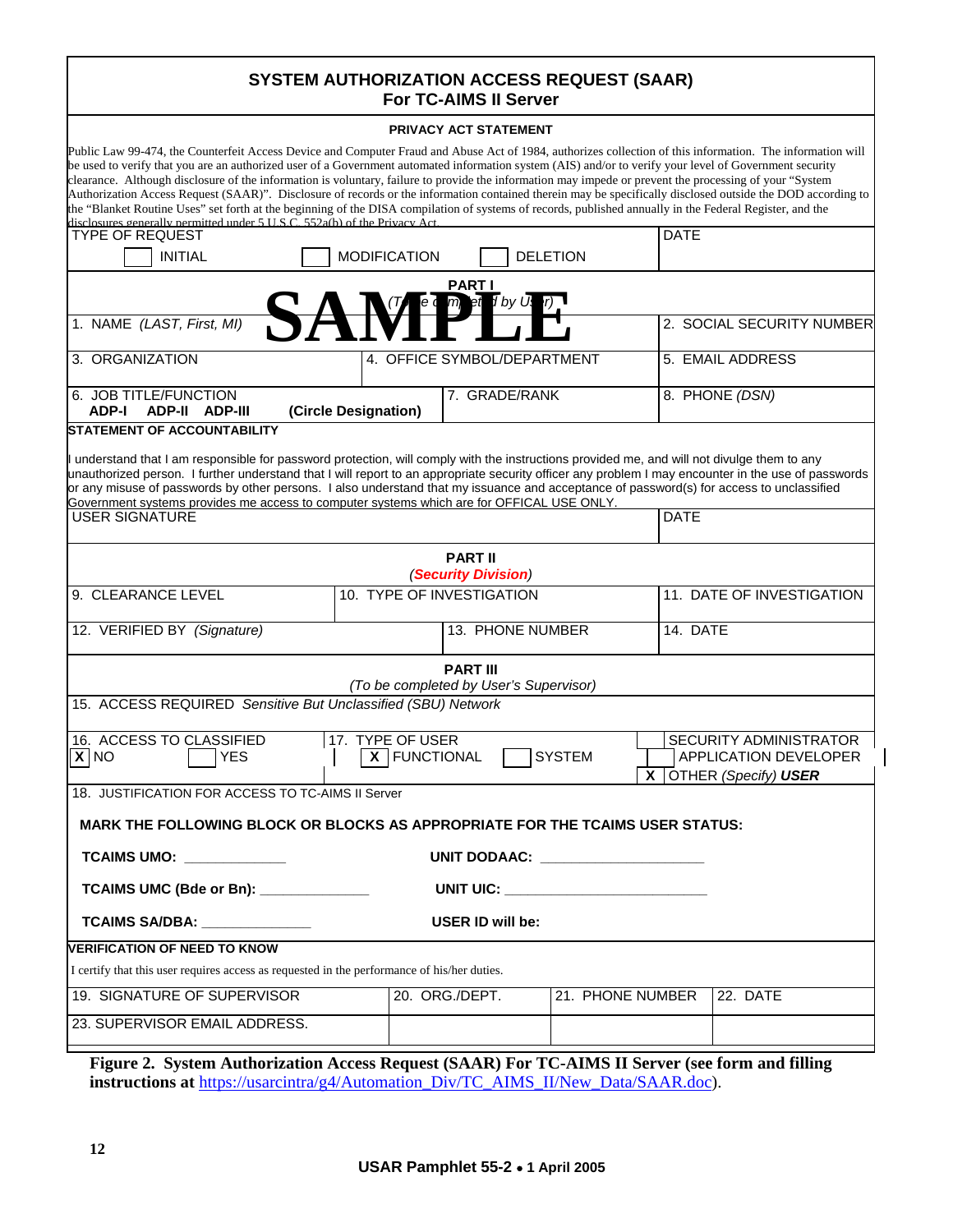### **Glossary**

**Section I Abbreviations** 

ARRTC Army Reserve Regional Training Center

DOD Department of Defense

DRC Direct Reporting Command

 $DSB(s)$ Deployment Support Brigade(s)

DTS Defense Transportation System

HAZMAT Hazardous Material

JUC Joint Users Course

MOA Memorandum of Agreement

MSC Major Subordinate Command

NET New Equipment Training

NGB National Guard Bureau

OMAR Operational Maintenance Army Reserve

PBO Property Book Officer

PM Program Manager

POCs Point of Contact(s)

RPA Reserve Pay and Allowances

RRC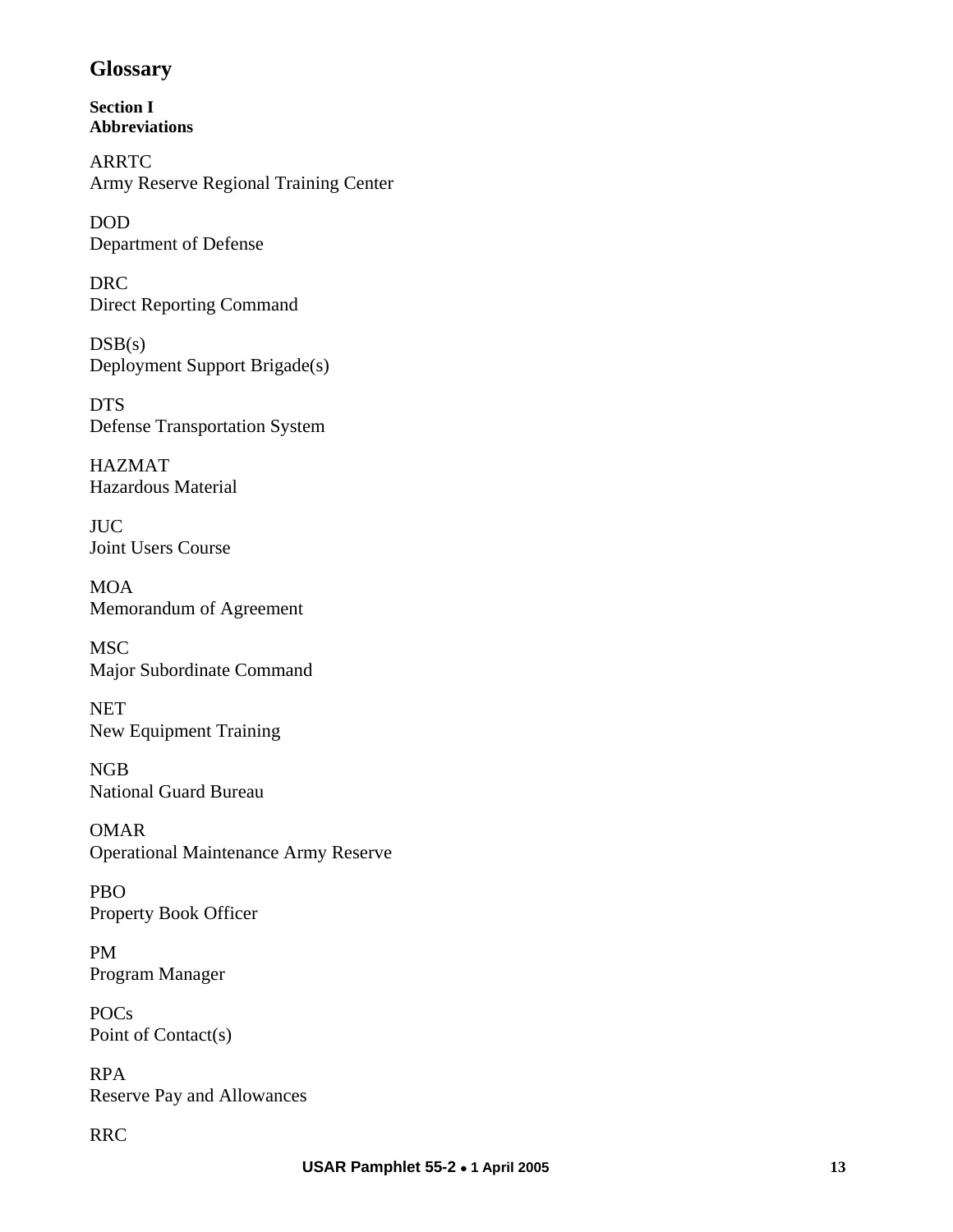Regional Readiness Command

RTS-M Regional Training Site-Maintenance

TBD To Be Determined

TDY Temporary Duty

UIC Unit Identification Code

UMC Unit Movement Coordinator

UMO Unit Movement Officer

USAR United States Army Reserve

USARC US Army Reserve Command

**Section II Special abbreviations**  This publication uses the following abbreviations, brevity codes, or acronyms not contained in AR 310-50.

AIS Automated Information System

CSSAMO Combat Service Support Automation Management Office

FC/GC Fielding Command/Gaining Command

**JTCC** Joint Transportation CIM (Corporate Information Management) Center

NMIB New Material Information Brief

SA/DBA System Administrator/Data Base Administrator